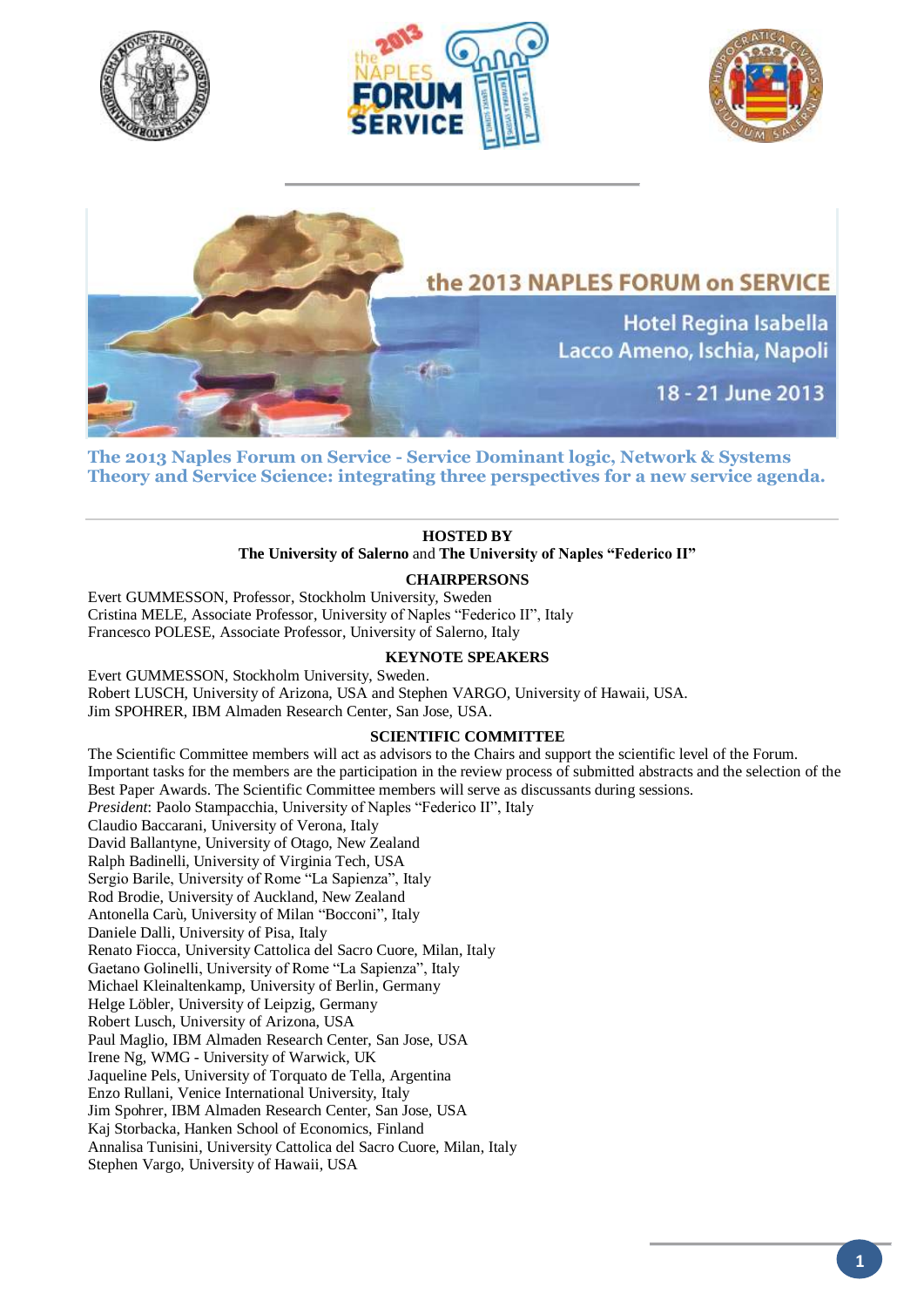





## **THE 3 PILLARS OF THE NAPLES FORUM**

The Naples Forum on Service is here for the third time. The first two on Capri (in 2009 and 2011) each had 150 participants from 25 countries. This was more than we had expected and as many as we could manage and still keep a close and intimate atmosphere. For the 2013 Forum we change to the neighboring island of Ischia, a charming venue with hot springs and spas. When the ideas of the Naples Forum started to brew we thought of an interactive conference focused on the future of service and marketing, a conference that should make a difference and contribute to a revival of our disciplines. In the development of service research we have discerned three paradigms (for a brief article on the paradigms, see Gummesson, 2012).

- *Paradigm 1 (pre-1970s)* where service was not at all on the agenda in marketing and management research and education.
- *Paradigm 2 (1970s-2000s)* when service research grew exponentially with seminal contributions from Northern Europe, France, UK, USA and other countries with goods/services differences in the center but lacking syntheses and unifying theory.
- *Paradigm 3 (2000s-)* when service research moved its focus from differences to commonalities and interdependencies between goods and services. It also moved from the supplier value chain to the value network of all stakeholders ("balanced centricity") and service (in the singular) became the output irrespective of input. The roles of suppliers and customers have also changed through the recognition of cocreation of value with resource integration with customer-to-customer interaction (C2C) or more broadly as actor-to-actor interaction (A2A). In the core of Paradigm 3 is the recognition of *complexity*. Service systems are enormously complex – it is not sufficient to study the relationship between just a few variables. The new millennium brought with it openings to address complexity and take a more systemic view. *Service-Dominant (S-D) Logic* contributed a tentative higher level service theory of the best contributions of the past and showed directions for the future. *Service Science* started from practitioner experiences and challenges our way of designing and implementing service systems. *Network Theory*  and *Systems Theory* have been deployed to address complexity with applications like Many-to-Many-Marketing and the Viable Systems Approach (VSA). These developments form the 3 Pillars of the Naples Forum. *With them it is motivated to label our current economy a Service Economy*.

The transition to Paradigm 3 is developing – but it takes decades. Service research got under way 40 years ago and it is only now that we are beginning to sense the full picture of our economies as complex networks of service systems with a mission to enhance value for consumers, citizens, businesses and society as a whole. The following sections offer brief reviews of the characteristics of the 3 Pillars.

## **Service Dominant (S-D) Logic**

S-D logic is a synthesis of the best from Paradigm 2 leaving unproductive approaches and myths behind. Paradigm 2 took its vantage point in "differences" between goods and services – without ever being able to define goods and services and pinpoint their generic properties. It had long been observed, among others by members of the Nordic School, that goods and services always appear in symbiosis. The emphasis on differences led to the idea that the service sector is growing and that all new jobs come from services. But the "service sector" cannot be defined. It is just a listing of market offerings as alleged services (restaurants, airlines, health care etc.) and worse: the service sector has become a dump for everything that does not qualify as goods. Further, when companies outsource internal functions or divide their operations in profit centers and make them separate companies, much of what was included under goods manufacturing is now transferred into the service sector – but the same operations are performed as before. No wonder that the service sector is growing in official statistics! The division in sectors is seller and production centric whereas marketing for 50 years has preached that we should be customer oriented. S-D logic shows that it is more realistic to see service as value-creating activities with many contributing stakeholders; it is not just a dyadic supplier-customer relationship.

Paradigm 2 fulfilled a mission of breaking the deadlock of Paradigm 1 and Paradigm 3 had not been possible without it. So it is not a matter of criticizing the past but to see a potential for future development. Bob Lusch and Steve Vargo who designed S-D logic keep developing it and treat it as an open code where everyone is welcome to make constructive contributions.

S-D logic summarizes its message in ten foundational premises. In brief, these premises put the following to the fore. The most critical changes include moving from goods/services differences to goods/service interdependencies. The word service is given a new meaning, going from an undefined input to the value of the output and value-in-use or in a more generalized way to value-in-context. Service is the fundamental basis of exchange and goods are merely distribution mechanisms of service. Both businesses and customers are operant (active) resources as opposed to the mainstream marketing and economics idea that suppliers do things to customers who are just reactive or passive (operand resources). A supplier can only offer a value proposition on the market; the value actualization rest with users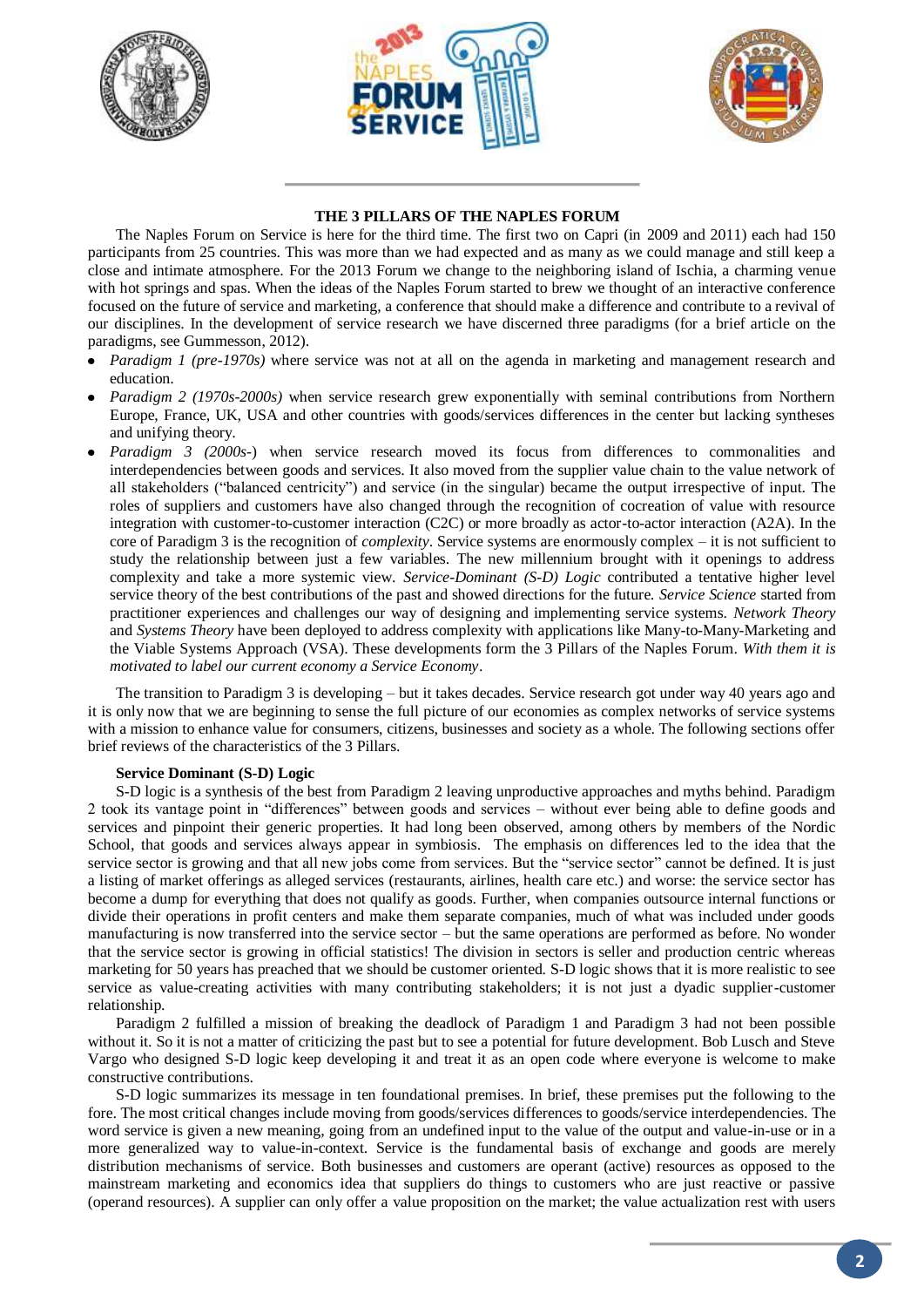





in an idiosyncratic and contextual way. The network aspect is implicit through the statement that all social and economic actors are cocreators and resource integrators, implying that value creation takes place through interaction in complex networks and systems.

#### **Service Science**

IBM is a century old corporation in computer technology and consulting. It is one of the most successful businesses in the world and with a staff of over 400,000 one of the largest. It has always invested in long term basic research – IBM employees have won five Nobel Prizes – and hold more patents than any other US company. Led by Dr. Jim Spohrer the Service Science program started in the early 2000s challenging the service systems that constitute today's economies: Are the systems efficient and innovative enough? They found they are not. Today the Service Science program cooperates with over 500 institutions of higher learning worldwide to stimulate research and education. Being closer to universities of technology and computer science, IBM was initially unfamiliar with the service research tradition at business schools. S-D logic provided IBM service systems thinking with a theory. Practice and academia met – and it was love at first sight!

Service Science is a call for academia, industry, and governments to become more systemic about service performance and innovation. Further, it is a proposed academic discipline and research area that would complement – rather than replace – the many disciplines that contribute to knowledge about service. The ultimate goal of Service Science is to apply scientific knowledge to the design and improvements of service systems for business and societal purposes. The concern is that we do not master seamless and reliable service systems at a time when systems are becoming increasingly complex and global, making us increasingly vulnerable to systems sluggishness and failure. Every service system is both a provider and client of service that is connected by value propositions in value-creating networks.

Service Science is a multidisciplinary open source program based on computer science, industrial engineering, organizational theory, business strategy and more, including the humanities. In terms of science it investigates what service systems are and how they evolve, and the roles of people, knowledge, shared information and technology, as well as the relevance of customers inside production processes; in terms of management it investigates how to improve and evaluate quality and productivity; and in terms of engineering it develops new designs of service systems with better technologies and software.

In their effort "Create a smarter planet" Service Science identifies universities and cities as hubs. Both universities and cities are tightly coupled holistic service systems. If we live in a city we are constantly dependent of systems of transportation, water supplies, food procurement, energy distribution, building and construction, retailing, finance, health care, education and many more. Some of these are in chronic crisis like city transportation with traffic jams and health care with soaring costs. On a global scale the current financial crisis has shown that finance is an uncontrollable hodgepodge of activities and unrelated subsystems that have run out of control.

#### **Network and Systems Theory**

The words complexity, networks and systems pinpoint the same phenomena. Complexity is derived from the Latin verb *complecti*, meaning "to twine together" and the noun *complexus* means "network". The word "system" is derived from the Greek *systema*, meaning "a whole composed of many parts". So the meanings of the three words overlap and expose their interdependency. From these words different traditions have sprung up. *Network theory* and *systems theory* offer both a way of thinking in relationships and interaction and techniques to address complexity and context. These are part of *complexity theory* where many others, for example, chaos theory, fractal geometry and autopoiesis (selforganizing systems) belong. Complexity theory exists both in social sciences, natural sciences and technology but is not utilized efficiently by management disciplines. They can be used with different degrees of sophistication: 1. as a basis for verbal discussions and texts; 2. as graphics, from hand-made sketches to computer generated diagrams; and 3. as mathematical applications and computer simulations.

Dyadic relationships have been emphasized since the 1970s, especially in the B2B (business-to-business) studies by the Industrial Marketing and Purchasing (IMP) Group, and in Paradigm 2 the service encounter – the interaction between a service provider and a consumer – was a central concept. In the 1990s, Relationship Marketing and Customer Relationship Management (CRM) helped raise the interest in relational approaches to marketing, service and management in general. However, too many saw relationships as a tool to "manage the customer", i.e. a mere addition to the marketing mix and the 4Ps from Paradigm 1. The understanding that the dyadic relationship was too limited and did not uncover real world complexity slowly raised the interest in networks and systems thinking. It is also an integral part of both S-D logic and Service Science.

Network theory has primarily offered a systemic approach for B2B but has equal potential for B2C/C2B (businessto-consumer/consumer-to-business). *Many-to-Many Marketing* is a general approach that describes, analyzes and utilizes the network properties of marketing and recognizes that both suppliers and customers operate in complex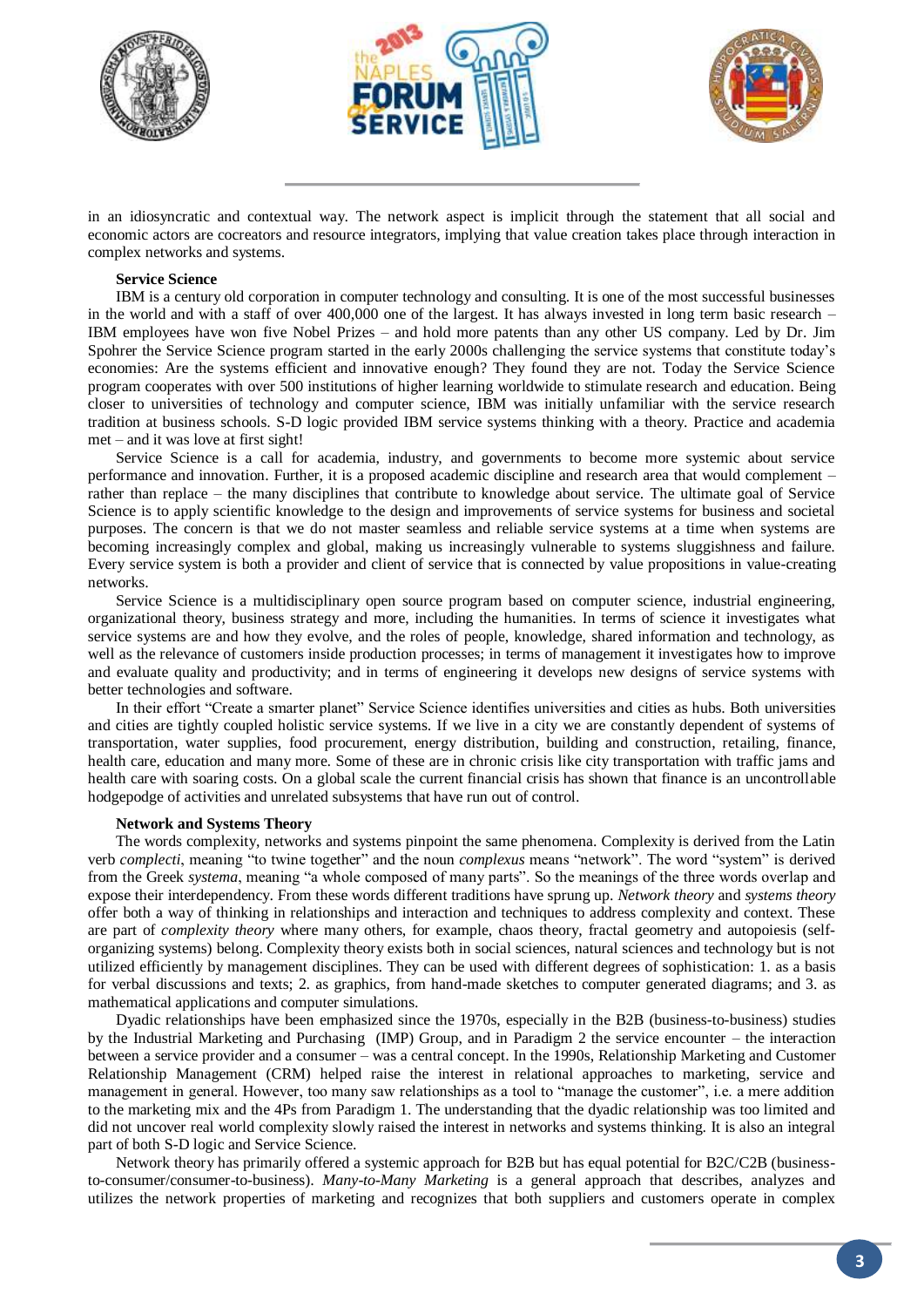





network contexts. Every function of a firm – operations management, human resources, logistics, finance, etc. – represents a perspective on management. Therefore it is, for example, more relevant to talk about marketing-oriented management rather than marketing management. *The Viable System Approach (VSA)* is a systems theory-based application for management. It postulates that every business is a system, nested in a relational context where it is looking for competitive profiles (viability) through interaction with other actors/stakeholders. Its theory proposes a new representation of the behavioral approach to business and relational interactions with its context. In practice it shows in the development and implementation of business models.

# **Developing Paradigm 3 through Naples Forum Publications**

The Naples Forum is an effort to stimulate Paradigm 3 research, communicate it and speed up its progress. Within the 3 Pillars lots of activities including extensive publishing takes place. Lusch and Vargo have been involved in over 50 articles and 20 book chapters, edited several Special Issues of journals, and spoken continuously at conferences, universities and business firms around the world. Jim Spohrer and his colleagues, together with Forum participants publish continuously on Service Science, including three recent books. Network and systems theory is increasingly integrated with the two other pillars and is the lead theme for several authors, not least from Italian researchers, the Nordic School and the IMP Group.

The Forum supports the efforts of the participants to publish by co-authoring with other participants and adopt presented papers to articles in journals of their own choice and in special Forum issues. As a result of the 2009 Forum three Special Issues with a total of 21 articles were published. The 2011 Forum spawned 19 articles in four Special Issues of the *Journal of Service Management, Service Science, Journal of Business, Market Management and Mercati e Competitività*. We are currently negotiating with journals for publication of the 2013 Forum articles.

## **PROGRAM**

The Forum starts on Tuesday, June 18, 2013, with registration and a reception at 18:00. On Wednesday, June 19, the Forum opens at 9:00 and ends on Friday, June 21, at 16:00. For details and continuous updates, see [www.naplesforumonservice.it](http://www.naplesforumonservice.it/)

## **VENUE**

L'Albergo della Regina Isabella, Piazza Santa Restituta, 1, Lacco Ameno - Ischia (Na), Italy.

## **CALL FOR PAPERS**

We invite papers dealing with themes within one or several of the 3 Forum Pillars: S-D logic, service science, and network/systems theory. We especially encourage submissions with an integrative perspective. The papers could be theoretical and/or empirical and be based on qualitative and/or quantitative research. In order to submit a proposal directions are given within the [www.naplesforumonservice.it](http://www.naplesforumonservice.it/) web page. Topics could include (but are not restricted to) the following:

- Business models to manage networks and service systems
- Complexity theory and service research
- Customer centricity vs. a multi-party stakeholder orientation (balanced centricity)
- Experience, value-in-use and value-in-context
- ICT for service
- Integration and management of resources and capabilities
- Many-to-many marketing and markets as networks
- Markets and marketing
- Methodological challenges and issues in service research
- Networks, interaction and relationships
- Practice-theory in service research
- Service design
- Service innovation
- Service processes and engineering
- Service science projects in research and/or education
- Service systems and system thinking
- The development of Service-Dominant Logic
- The role of institutional logics in service research
- The Viable Systems Approach (VSA)
- Value co-creation and the changing role of suppliers and customers
- Value propositions
- Web 2.0 or Web 3.0, the semantic web